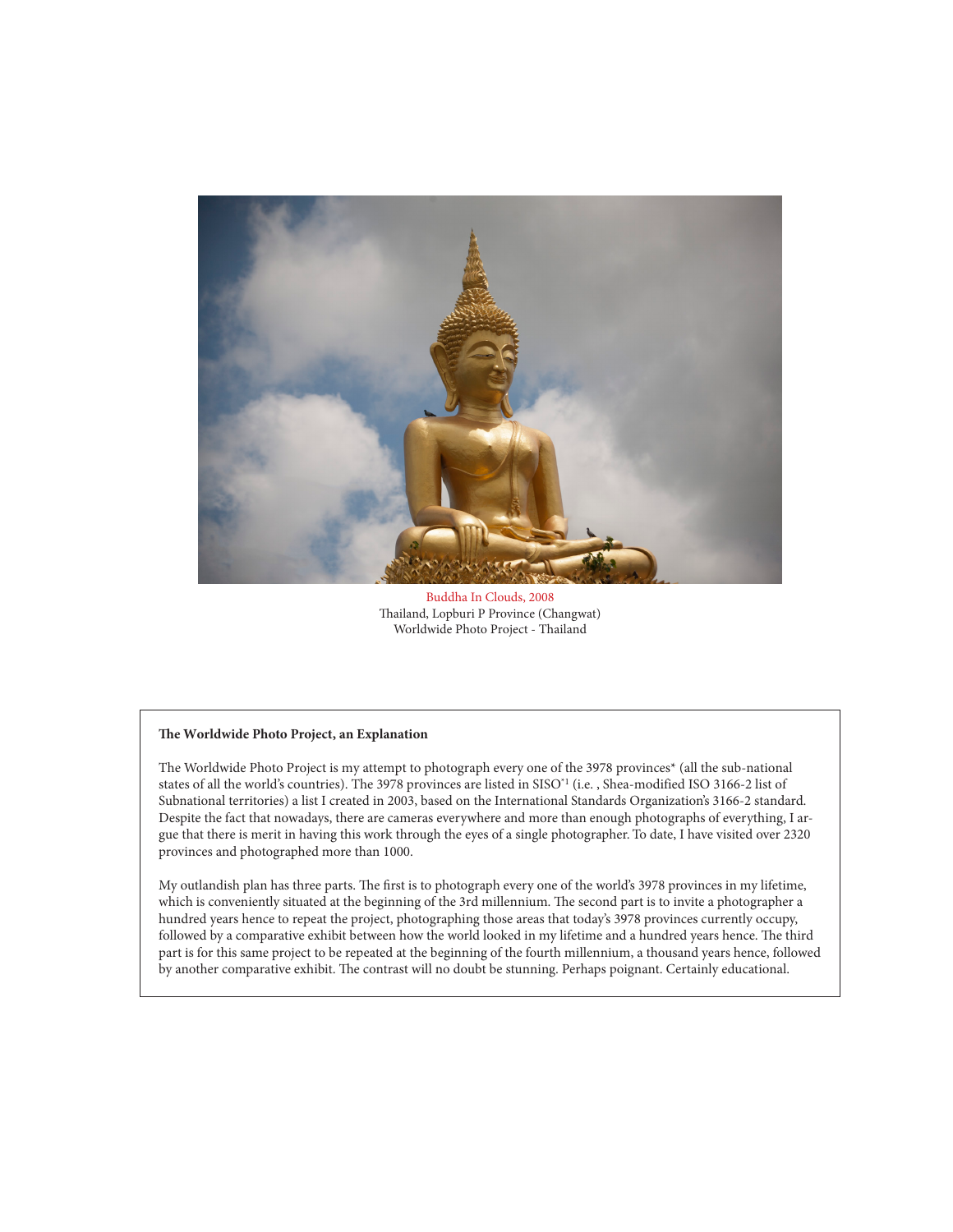

Girl Carrying Holy Text, 2009 United Kingdom, Tower Hamlets Province (County), London Worldwide Photo Project - United Kingdom London's population represents nearly every ethnicity in the world. I took this photograph with an f4 500 mm Canon lens from across the street.

## **Futher Explanation of SISO\***<sup>1</sup> **, Shea-Modified ISO-3166 List of Sub-national Territories**

SISO, based on the ISO 3166 standard, represents the "playing field" of the Worldwide Photo Project

In 2003, I devised SISO (the Shea-modified ISO 3166-2 list of subnational territories). Since countries like Singapore did not have any subnational territories at that time, they were not listed on the ISO's 3166-2 list. By adding them back and making a few logical adjustments, I arrived at a list representing the provinces of the world, 3978 in all. (That is, SISO is a list of the first level divisions of every nation in the world, for example, the states of the United States, prefectures of Japan, provinces of France, rayons of Azerbaijan, counties of the UK, divisions of Myanmar, and so on.), My Worldwide Photo project aims to photograph all of them. At the time of this writing, I have visited 2313 provinces and photographed over 1000. Other extreme travelers have argued that the ISO 3166-2 list is changing all the time. My rebuttal is that it is important to have an unchanging standard as a benchmark. Otherwise, there would be no basis for comparison over time. My answer is SISO. This will allow any traveler in any era for a sensible basis to compare where they have been and what they have done with respect to travelers in history, such as myself or Jorge Sanchez.

London alone holds 33 boroughs, which the United Kingdom classifies as "subnational territories" under the International Standards Organizations 3166-2 standard. These comprise over 1/10th of the subnational territories of the United Kingdom, which, in 2003, numbered 232.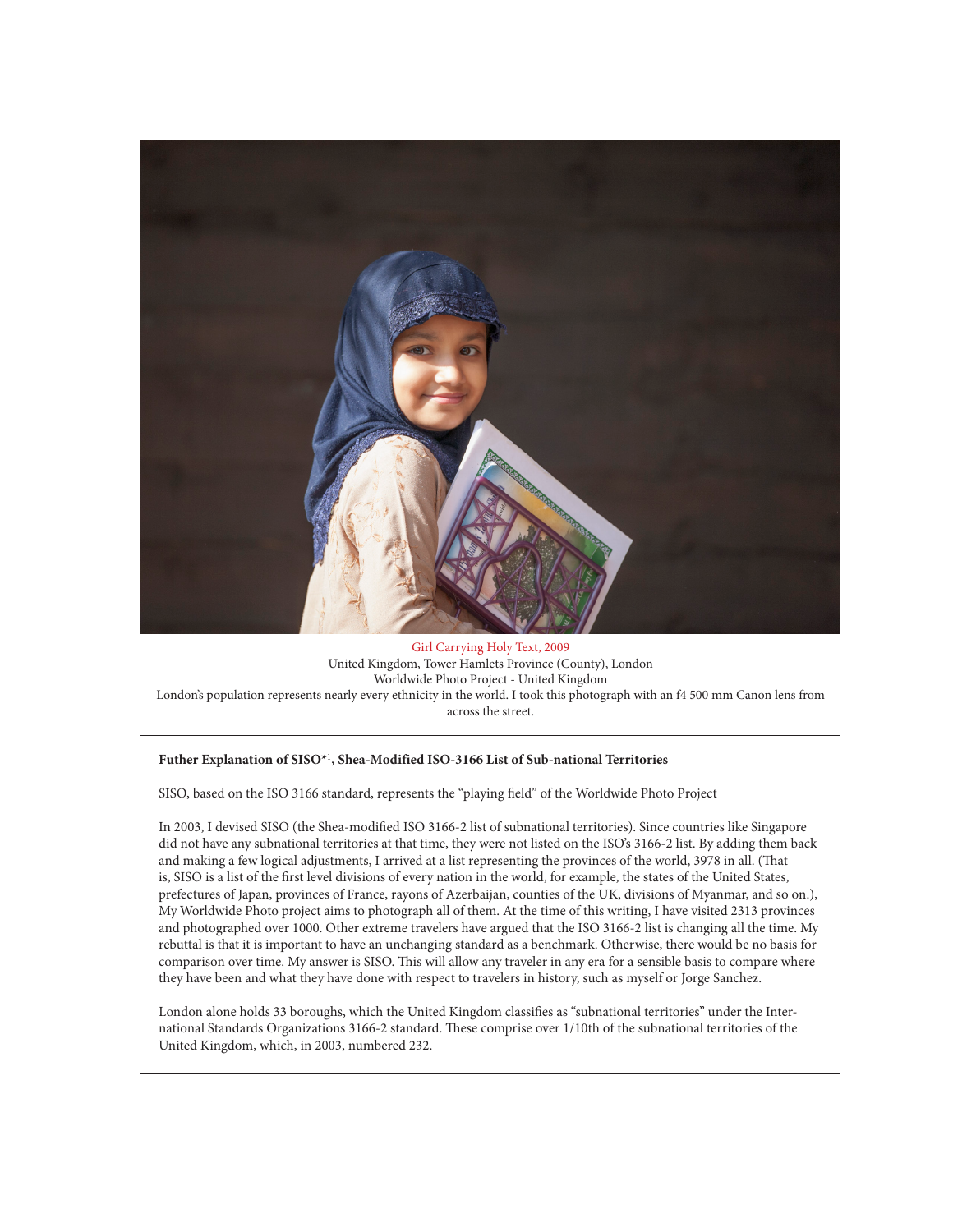**\*1 -** SISO - In simple terms, SISO is a list of all the provinces of all the countries of the world. Using ISO 3166-2, I created SISO in 2003 in order to establish a permanent and unchanging list of all the territories of the world so that travelers, whether now or a hundred years from now, would have a benchmark upon which to measure their travels and also to compare where they had been in comparison to other travelers, whether in my lifetime or beyond it. Since there were many lists of countries and places, and since this kept changing and expanding every year, I wanted to establish a permanent list that was not arbitrary, but rather that was objective. I also wanted to establish a list with sufficient detail that it adequately addressed the myriad places, many of which are little-known, so that an extreme traveler would have a lifetime of places to visit and study.

## The Methodology Used to Create SISO

Using the 2003 version of the International Standards Organization's 3166-2 list of all the provinces of the world (which they call 'sub-national territories'), which numbered 3931 in all, I created my list of 3978 provinces.\* I achieved this by:

- *a) deleting one each of two overlapping places:*
	- *i) Taiwan as a province of China ("CN-71";"Taiwan) because it was represented on the same list as a country with constituent territories (e.g., "TW-CHA\*";"Changhua" district)*
	- *ii) US Minor Outlying Islands as a province of the United States because it was also represented on the same list by its constituent territories, such as Wake Island UM-79";"Wake Island".*
- *b) Adding back 49 territories that were acknowledged on ISO's national list (3166-1) but not on their subnational list (3166-2) because these places did not have any provinces within them at the time: Andorra, Anguilla, Antarctica, Antigua and Barbuda, Aruba, Barbados, Bermuda, Bouvet island, British Indian Ocean Territory, Cayman Islands, Christmas Island, Cocos (Keeling) Islands, Cook Islands, Dominica, Falkland Islands (Malvinas), Faroe Islands, French Guiana, Gibraltar, Greenland, Grenada, Guadeloupe, Heard Island and McDonald Islands, Holy See (Vatican City State), Liechtenstein, Macedonia (The former Yugoslav Republic of), Malta, Martinique, Mayotte, Monaco, Montserrat, Nauru, Netherlands Antilles, Niue, Norfolk Island, Palau, Palestinian Territory (Occupied), Pitcairn, Réunion, Saint Kitts and Nevis, Saint Lucia, Saint Vincent and the Grenadines, San Marino, Seychelles, Singapore, South Georgia and the South Sandwich Islands, Tokelau, Tonga, Turks and Caicos Islands, Tuvalu, Virgin Islands (British).*
- *c) The math therefore is 3931 2 + 49 = 3978. This is the number of provinces in SISO's "Combined ISO 3166 list."*

As of the time of this writing, SISO – although it has been mentioned in the press - is mostly known only to a very small list of extreme travelers who take an interest in such detail. Even with its limited public exposure, it is part of an ongoing controversy amongst extreme travelers as to what constitutes an appropriate measurement of travel for those who have already been to every country in the world. There are many existing country lists (e.g., DX Ham Radio Operators, Globetrotters, Guinness, ISO 3166-2, Most Traveled People, Travelers Century Club, United Nations registry of countries).

The following factors make the SISO list important:

- *a) SISO is the only permanent list. The problem that I have with all of the other lists is that they are change constantly. Unless there is a permanent list, there is no objective way to compare notes with other travelers today let alone compare notes between a traveler today and one 100 years from now. Even the ISO list changes. SISO will allow for travelers now and in the future to compare where they have been and to organize notes and photos in a uniform way.*
- *b) SISO is a more detailed list than the others.*
- *c) SISO is based on an internationally recognized standard that was compiled by constituent coun-*